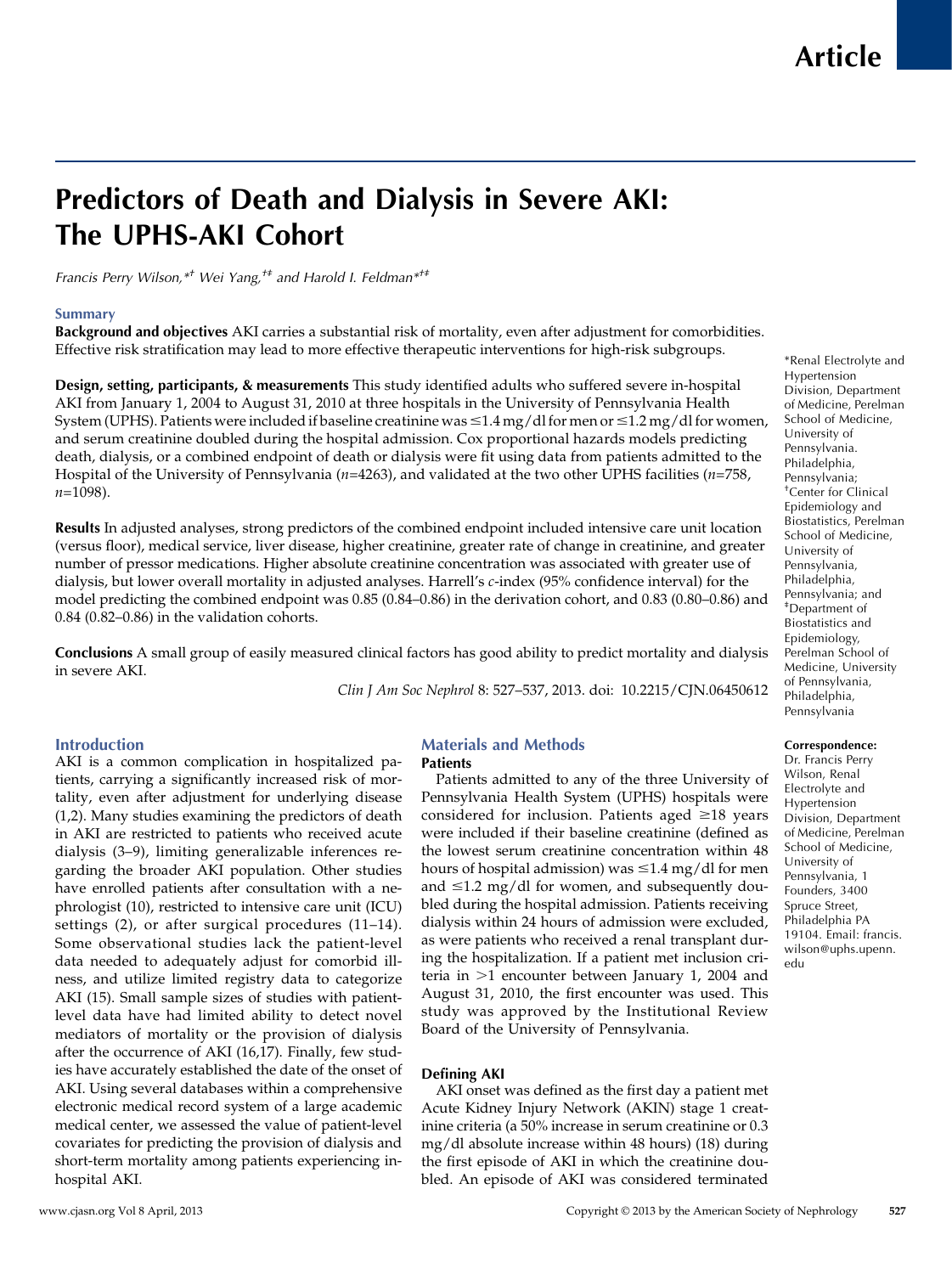once the serum creatinine fell to within 10% of the established baseline value.

#### **Covariates**

Comorbidity information was determined from admission International Classification of Diseases (ninth revision) codes (19). Laboratory variables were obtained from a laboratory database and reflect measurements made during routine clinical care. Changes in laboratory variables were calculated based on the difference between the day of analysis value and the value 1 day prior. Estimated glomerular filtration rate (eGFR) was calculated using the CKD-Epi equation (20). Medication usage was obtained from an electronic order entry database. Data sources were linked based on medical record number. A linking file to identify patients with  $>1$  medical record number served to integrate data across time and the three study hospitals. The Sequential Organ Failure Assessment (SOFA) score was calculated on a daily basis, but excluded the renal and neurologic components (21).

# Outcome Events

The primary outcomes were the implementation of dialytic therapy within 14 days of AKI onset, mortality within 14 days of AKI onset, and the combined endpoint of dialysis or death in this same time frame.

Renal replacement therapy (RRT) was considered initiated on the first day an order for hemodialysis, continuous venovenous hemodialysis, or continuous venovenous hemofiltration appeared in electronic ordering records; each modality has an independent order code. Isolated ultrafiltration methods were not included in the definition. Peritoneal dialysis is not used for AKI at the study institutions.

Date of death was determined from hospital discharge records (in-patient mortality) and via the Social Security Death Master File.

#### Missing Data and Imputation

Covariates utilized in primary analyses were available for all patients in the final cohort. Laboratory values were permitted to appear in models only if they could be carried forward a maximum of 2 hospital days to account for all missing data. Medical status and surgical status were defined by the service to which the patient was admitted.

### Statistical Analyses

Continuous covariates are described in terms of means and SDs for normally distributed variables and medians and interquartile ranges (IQRs) for non-normally distributed variables. Normality was assessed using visual inspection of histograms and confirmed by the Shapiro–Wilk test for normality. Categorical variables are expressed in proportions. Univariate associations between categorical outcomes and continuous variables were assessed using the  $t$  test or the Wilcoxon rank sum test as appropriate. Univariable associations between categorical variables were assessed using the chi-squared test.

# Intention-to-Treat Cox Regression

Intention-to-treat Cox proportional hazard regression, as described by Hernán et al., was used to assess the associations between covariates and the primary outcome events (22). In this framework, the unit of analysis is the patient-day. One patient can contribute multiple patientdays, all with the same outcome (although differing timeto-outcome), to the model. At each time point, we were interested in predicting the outcome events over the entire subsequent follow-up using the predictors measured up to that time point. To account for intrapersonal correlation, SEMs were adjusted using robust variance estimates. The proportional hazards assumption was evaluated using Schoenfeld residuals and log-log survival plots. All statistical tests were performed in Stata software (version 12.1; StataCorp, College Station, TX).

# Predictive Model Derivation

Predictive models were derived in one of the three UPHS hospitals (the Hospital of the University of Pennsylvania). In predicting time to dialysis, patients were censored at death, 14 days after the onset of AKI, or August 31, 2010. When death was the outcome, patients were censored at 14 days after the onset of AKI, or on August 31, 2010 (the last day of full Social Security Death Master File records). Models predicting mortality were derived using data from patient-days before initiation of dialytic therapy, because predictors of death may differ after dialysis initiation due to the effect of dialysis on key laboratory parameters. A parsimonious predictive model was developed utilizing backward selection (with threshold significance  $P<0.10$ ) from variables identified as significant in univariable analysis as well as age, sex, race, comorbidities, and four biochemical parameters (creatinine, BUN, potassium, and bicarbonate concentrations) regardless of their statistical significance in unadjusted models. A "short model" was created from the six variables in the parsimonious model most strongly associated with the outcome of interest in terms of absolute value of z score in the model in order to assess predictive ability using a simplified multivariable tool.

#### Predictive Model Validation

Predictive models were validated at Presbyterian Hospital and Pennsylvania Hospital. The former is a mediumsized community hospital with an extensive cardiovascular disease program, whereas the latter is a small community hospital that does not offer continuous dialytic modalities. Predictive ability of models was assessed with Harrell's c-index using the "somersd" package in Stata (23). P values comparing parsimonious with short model performance were determined by the linear combination of estimators from the two models. The Harrell's c-index is the time-toevent analog of c-statistics in analyses of binary outcomes (24).

# Results

All hospitalizations between January 1, 2004 and August 31, 2010 were evaluated ( $n=518,089$ ) for possible inclusion. Among those, 297,903 hospitalizations had at least two creatinine measurements. After excluding patients with abnormal baseline creatinine concentrations and other exclusion criteria, 6119 patient-encounters in which a normal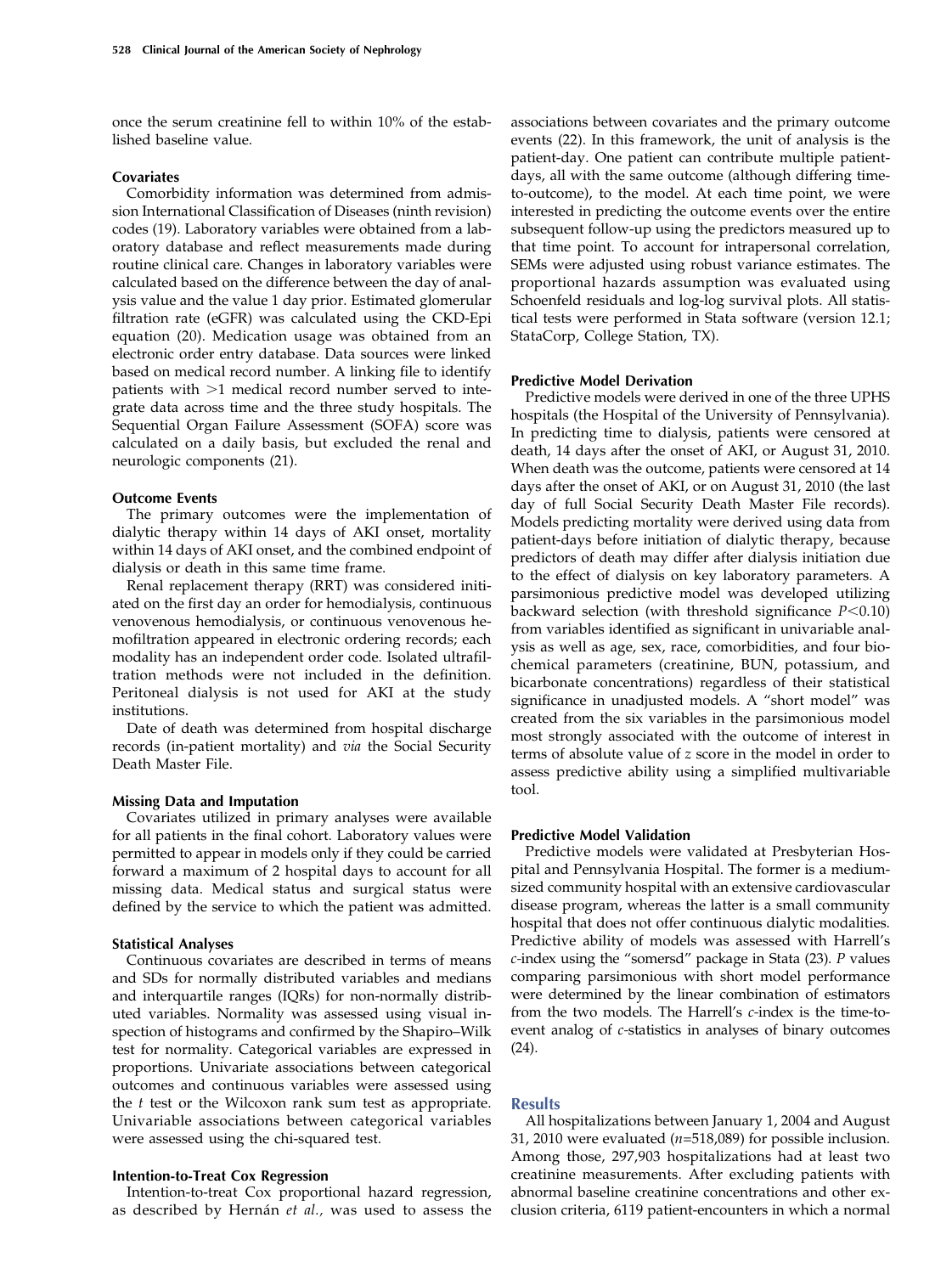baseline creatinine that subsequently doubled during hospitalization were available for analysis. These represented  $2\%$  of hospitalizations with  $\geq 2$  creatinine measurements, which is consistent with the incidence of severe AKI reported by other studies (1).

In the AKI cohort, in-hospital, 60-day, and 1-year mortality rates were 64%, 65%, and 72%, respectively, among patients who would receive dialysis and 22%, 28%, and 37%, respectively, among those who were not dialyzed  $(P<0.001$  for all comparisons). Among survivors to hospital discharge, 64% were discharged home and 36% were discharged to other long-term care facilities. Only 16% of patients who received dialysis during the admission were discharged home. Event rates for dialysis, death, and the combined endpoint, across AKIN stages are represented in Figure 1.

# Baseline Characteristics

Patient characteristics are described in Table 1. Our results showed that 53% of patients were male and 28% described themselves as black. Patients with diabetes comprised more than a quarter of the overall population, with congestive heart failure being the most common comorbidity. Although patients had a normal serum creatinine within the first 48 hours of admission by design, AKI onset occurred early in the hospital course with the median being 3 (IQR, 2–8) days.

# Derivation of Predictive Models

A model predicting time to dialysis was developed in the derivation cohort (Table 2). In unadjusted analyses, patients who received dialysis at some point during followup were more often male, less often black, and more often on a surgical service. Baseline creatinine was higher in the dialyzed group.

After multivariable adjustment, ICU status, liver disease, and creatinine metrics were among the variables most strongly associated with rate of dialysis initiation. Higher serum potassium, BUN, and lower bicarbonate concentrations were independently associated with dialysis initiation as well. Medications associated with severe illness (such as pressors and sedatives) were additionally associated with higher rates of initiation of dialysis, as was the use of thiazide diuretics.

Table 3 describes a model predicting time to 14-day mortality. ICU status, the presence of metastatic cancer, number of pressor medications, higher serum BUN, and a greater rate of change in creatinine (over the past 24 hours) were highly associated with mortality. Surgical patients were significantly less likely to suffer this outcome in adjusted analyses. A higher absolute serum creatinine concentration was protective, as was the utilization of thiazide diuretics.

Table 4 describes a model of the time to the combined endpoint of dialysis or death within 14 days, and demonstrates similar associations.

# Validation of Predictive Models

Table 5 reports the c-statistics for the derivation and validation cohorts. In general, all models demonstrated good discrimination, with models predicting dialysis performing better than models predicting death or the combined endpoint. The c-statistics were similar in the derivation and validation cohorts. The "short models" performed less well than the parsimonious models, but still had significant predictive ability. Models performed equally well in medical versus surgical patients, but demonstrated improved discrimination among ICU patients. The c-statistic for the prediction of dialysis in ICU patients



Figure 1. | Rates of dialysis, death, and the combined endpoint in the full cohort (n=6119). Patients initiated on dialysis are considered to be AKIN stage 3 at initiation. Patient-days are analyzed distinctly, allowing patients to contribute to multiple AKIN stages. AKIN, Acute Kidney Injury Network.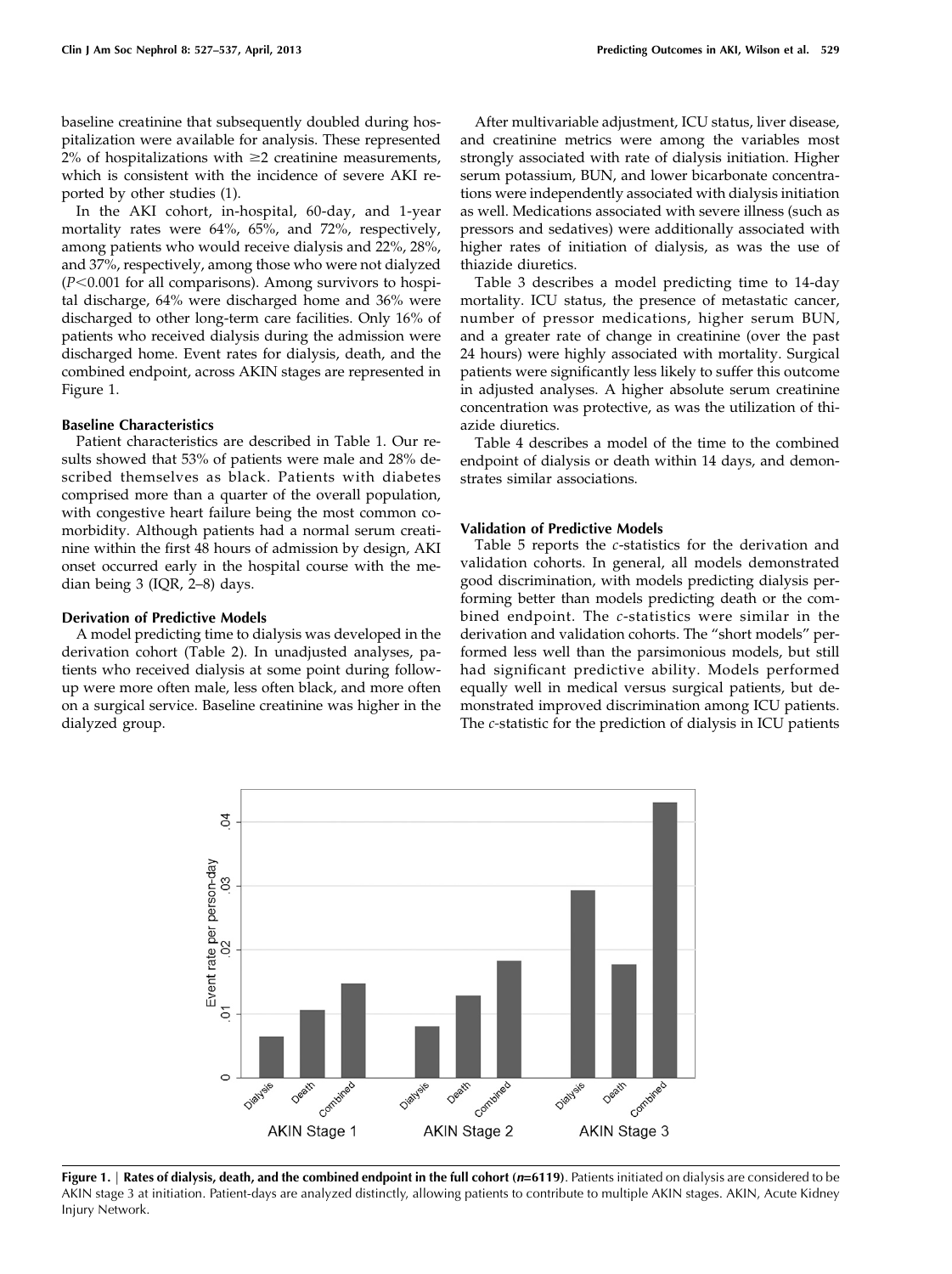| Table 1. Baseline characteristics and unadjusted analyses of patients in the derivation and validation cohorts |                   |               |                |                          |                                 |  |  |
|----------------------------------------------------------------------------------------------------------------|-------------------|---------------|----------------|--------------------------|---------------------------------|--|--|
|                                                                                                                | Derivation Cohort | Validation    | Validation     | P Value                  |                                 |  |  |
| Characteristic                                                                                                 | $HUP (n=4263)$    | PAH $(n=758)$ | PMC $(n=1098)$ | <b>HUP</b> versus<br>PAH | <b>HUP</b> versus<br><b>PMC</b> |  |  |
| Male sex                                                                                                       | 2366 (55.5)       | 332 (43.8)    | 561 (51.1)     | < 0.001                  | 0.01                            |  |  |
| Black                                                                                                          | 1011 (23.7)       | 238 (31.4)    | 445 (40.5)     | < 0.001                  | < 0.001                         |  |  |
| Surgical service                                                                                               | 2355 (55.2)       | 278 (36.7)    | 217 (19.8)     | < 0.001                  | < 0.001                         |  |  |
| HIV/AIDS                                                                                                       | 63(1.5)           | 33(4.4)       | 46 (4.2)       | < 0.001                  | < 0.001                         |  |  |
| Malignancy                                                                                                     | 408(9.6)          | 144 (19.0)    | 135(12.3)      | < 0.001                  | 0.01                            |  |  |
| Congestive heart failure                                                                                       | 1478 (34.7)       | 239(31.5)     | 501 (45.6)     | 0.09                     | < 0.001                         |  |  |
| Cardiovascular disease                                                                                         | 433 (10.2)        | 49(6.5)       | 121(11.0)      | 0.001                    | 0.40                            |  |  |
| Dementia                                                                                                       | 22(0.5)           | 7(0.9)        | 31(2.8)        | 0.17                     | < 0.001                         |  |  |
| Diabetes mellitus                                                                                              | 1037 (24.3)       | 227 (29.9)    | 388 (35.3)     | 0.001                    | < 0.001                         |  |  |
| Hemiplegia                                                                                                     | 1112(2.6)         | 19(2.5)       | 22(2.0)        | 0.84                     | 0.24                            |  |  |
| Metastatic solid tumor                                                                                         | 399 (9.4)         | 89 (11.7)     | 65(5.9)        | 0.04                     | < 0.001                         |  |  |
| Myocardial infarction                                                                                          | 538 (12.6)        | 109 (14.4)    | 219 (19.9)     | 0.18                     | < 0.001                         |  |  |
| Liver disease                                                                                                  | 847 (19.9)        | 102(13.5)     | 140 (12.8)     | < 0.001                  | < 0.001                         |  |  |
| Pulmonary disease                                                                                              | 302(7.1)          | 195 (25.7)    | 414 (37.7)     | < 0.001                  | < 0.001                         |  |  |
| Peripheral vascular disease                                                                                    | 594 (13.9)        | 94 (12.4)     | 167(15.2)      | 0.26                     | 0.28                            |  |  |
| Rheumatic disease                                                                                              | 124(2.9)          | 31(4.1)       | 41 (3.7)       | $0.08\,$                 | 0.16                            |  |  |
| Peptic ulcer disease                                                                                           | 113(2.7)          | 17(2.2)       | 27(2.5)        | 0.52                     | 0.72                            |  |  |
| Age (SD)                                                                                                       | 59.1 (16.3)       | 64.0(16.5)    | 65.6 (14.9)    | < 0.001                  | < 0.001                         |  |  |
| Baseline creatinine, mg/dl (SD)                                                                                | 0.80(0.26)        | 0.79(0.26)    | 0.84(0.26)     | 0.35                     | < 0.001                         |  |  |
| Hospital stay before AKI (d),<br>median (IQR)                                                                  | $3(2-8)$          | $3(2-7)$      | $3(1-6)$       | 0.26                     | < 0.001                         |  |  |
| Onset of AKI to doubling of<br>creatinine (d), median (IQR)                                                    | $1(0-2)$          | $1(0-1)$      | $1(0-2)$       | < 0.001                  | 0.15                            |  |  |
| Time from AKI to RRT(d),<br>median $(IQR)^a$                                                                   | $4(1-9)$          | $6(2-9)$      | $3.5(1-9)$     | 0.09                     | 0.39                            |  |  |

Data expressed as  $n$  (%) except where noted. HUP, Hospital of the University of Pennsylvania; PAH, Pennsylvania Hospital; PMC, Presbyterian Medical Center; RRT, renal replacement therapy.

<sup>a</sup>Among patients receiving RRT.

was 0.89 (95% confidence interval [95% CI], 0.88–0.90) versus 0.80 (95% CI, 0.78–0.82) in the non-ICU patients.

Because this study included patients based on creatinine (not estimated GFR [eGFR]) criteria, some patients had a baseline  $eGFR < 60$  ml/min. We examined the parsimonious model performance in this group of individuals  $(n=529)$  specifically. In the model predicting dialysis, the c-statistic was 0.85 (95% CI, 0.83–0.88). For the model predicting death, the c-statistic was 0.74 (95% CI, 0.70–0.79). For the combined model, the c-statistic was 0.80 (95% CI, 0.78–0.83).

Finally, the model predicting death was compared with the SOFA model. Overall, the SOFA score performed admirably in this population, but worse than our derived models. The c-statistics for the SOFA score were 0.76 (95% CI, 0.71–0.81) and 0.74 (95% CI, 0.70–0.78) in the validation cohorts (for comparison with the parsimonious model,  $P<0.001$  for all analyses).

# Predictors of Death or Dialysis at AKIN Stage 2

Given that predicting death or dialysis earlier in the course of AKI may have particular value, we re-derived and re-validated our models using only covariates from the first day of AKI that met AKIN stage 2 criteria (a doubling of creatinine from baseline) (18). Table 6 reports hazard ratios (HRs) for these models in the derivation cohort. The c-statistics for the parsimonious early model were 0.83 (95% CI, 0.81–0.84) in the derivation cohort and 0.79 (95% CI, 0.74–0.83) and 0.82 (95% CI, 0.79–0.85) in the validation cohorts.

# Sensitivity Analyses

We varied model construction in several ways to determine if the same parsimonious predictors of outcomes would arise. We varied our definition of "change in serum creatinine" from the absolute change from the day before the relative change. Parsimonious models were largely unchanged save for the retention of the baseline creatinine variable in the model predicting dialysis (HR per 0.1 mg/dl increase in baseline creatinine, 1.09; 95% CI, 1.02–1.16;  $P=0.01$ ), the exclusion of creatinine and relative change in creatinine from the model predicting death, and the exclusion of relative change in creatinine in the model predicting the combined outcome. Finally, we performed a model using AKIN stage 3 AKI as the outcome of interest ([Sup](http://cjasn.asnjournals.org/lookup/suppl/doi:10.2215/CJN.06450612/-/DCSupplemental)[plemental Table 1](http://cjasn.asnjournals.org/lookup/suppl/doi:10.2215/CJN.06450612/-/DCSupplemental)). This model retained covariates that were very similar to the model predicting dialysis. The c-statistics for the performance of the parsimonious model examining this outcome in the validation cohorts were 0.81 (95% CI, 0.79–0.84) and 0.82 (95% CI, 0.80–0.85).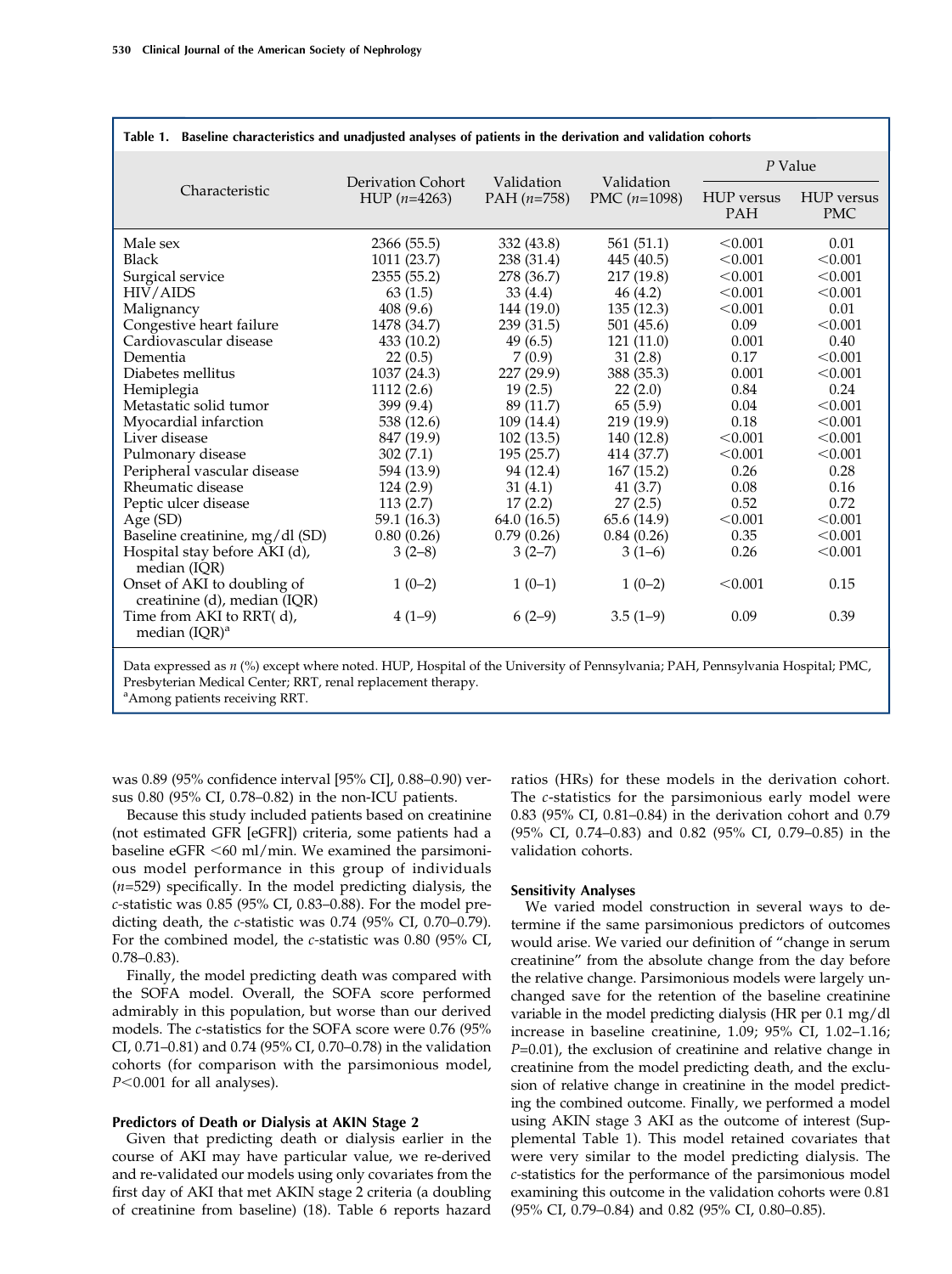| therapy                                      |                                                      |                         |                                                           |           |                                                    |         |
|----------------------------------------------|------------------------------------------------------|-------------------------|-----------------------------------------------------------|-----------|----------------------------------------------------|---------|
| Covariate                                    | Univariable<br>Analysis,<br><b>Derivation Cohort</b> |                         | Parsimonious<br>Multivariable Model,<br>Derivation Cohort |           | Short Multivariable<br>Model, Derivation<br>Cohort |         |
|                                              | <b>HR</b><br>$(95\% \text{ CI})$                     | $\overline{P}$<br>Value | <b>HR</b><br>$(95\% \text{ CI})$                          | $P$ Value | <b>HR</b><br>$(95\% \text{ CI})$                   | P Value |
| Demographics                                 |                                                      |                         |                                                           |           |                                                    |         |
| Age (per 10 yr)                              | $0.96(0.90-1.02)$                                    | 0.20                    |                                                           |           |                                                    |         |
| Male sex                                     | $1.52(1.20-1.92)$                                    | 0.001                   |                                                           |           |                                                    |         |
| <b>Black</b> (versus                         | $0.53(0.39 - 0.74)$                                  | < 0.001                 | $0.63(0.46 - 0.86)$                                       | 0.004     |                                                    |         |
| other races)<br>Hospital location            |                                                      |                         |                                                           |           |                                                    |         |
| Surgical service                             | $1.05(0.83 - 1.33)$                                  | 0.66                    | $0.70(0.55-0.90)$                                         | 0.01      |                                                    |         |
| <i>(versus)</i>                              |                                                      |                         |                                                           |           |                                                    |         |
| medical service)                             |                                                      |                         |                                                           |           |                                                    |         |
| ICU (versus other                            | 5.68 (4.55-7.09)                                     | < 0.001                 | $1.93(1.52 - 2.45)$                                       | < 0.001   | $2.98(2.35 - 3.78)$                                | < 0.001 |
| hospital location)                           |                                                      |                         |                                                           |           |                                                    |         |
| Comorbidities<br>(present at                 |                                                      |                         |                                                           |           |                                                    |         |
| admission)                                   |                                                      |                         |                                                           |           |                                                    |         |
| <b>HIV</b>                                   | $0.15(0.03 - 0.76)$                                  | 0.02                    |                                                           |           |                                                    |         |
| Congestive heart                             | $1.19(0.95 - 1.50)$                                  | 0.13                    |                                                           |           |                                                    |         |
| failure                                      |                                                      |                         |                                                           |           |                                                    |         |
| <b>Diabetes</b>                              | $1.06(0.82 - 1.37)$                                  | 0.64                    | $1.27(1.00-1.62)$                                         | 0.05      |                                                    |         |
| Liver disease<br>Malignancy                  | $3.70(2.95-4.63)$<br>$0.72(0.46 - 1.11)$             | < 0.001<br>0.14         | $2.45(1.94 - 3.09)$                                       | < 0.001   | $2.75(2.18-3.47)$                                  | < 0.001 |
| Metastatic solid                             | $0.86(0.53-1.42)$                                    | 0.56                    |                                                           |           |                                                    |         |
| tumor                                        |                                                      |                         |                                                           |           |                                                    |         |
| Myocardial                                   | $1.13(0.82 - 1.55)$                                  | 0.46                    |                                                           |           |                                                    |         |
| infarction                                   |                                                      |                         |                                                           |           |                                                    |         |
| Peptic ulcer disease                         | $2.15(1.32 - 3.50)$                                  | 0.002                   |                                                           |           |                                                    |         |
| Peripheral vascular                          | $1.10(0.81 - 1.49)$                                  | 0.54                    |                                                           |           |                                                    |         |
| disease<br>Pulmonary disease                 | $0.73(0.45-1.20)$                                    | 0.22                    |                                                           |           |                                                    |         |
| Laboratory values                            |                                                      |                         |                                                           |           |                                                    |         |
| Baseline creatinine                          | $1.19(1.14-1.24)$                                    | < 0.001                 |                                                           |           |                                                    |         |
| $(\text{per } 0.1 \text{ mg}/\text{dl})$     |                                                      |                         |                                                           |           |                                                    |         |
| Bicarbonate                                  | $0.86(0.84 - 0.88)$                                  | < 0.001                 | $0.95(0.93-0.98)$                                         | < 0.001   |                                                    |         |
| $(\text{per mEq/L})$<br>$BUN$ (per 10 mg/dl) |                                                      | < 0.001                 | $1.07(1.03 - 1.10)$                                       | < 0.001   |                                                    |         |
| Change in creatinine                         | $1.27(1.24-1.30)$<br>$1.09(1.08 - 1.11)$             | < 0.001                 | $1.02(1.02 - 1.03)$                                       | < 0.001   | $1.02(1.01 - 1.03)$                                | < 0.001 |
| from day prior                               |                                                      |                         |                                                           |           |                                                    |         |
| $(\text{per } 0.1 \text{ mg}/\text{dl})$     |                                                      |                         |                                                           |           |                                                    |         |
| Creatinine                                   | $1.86(1.75-1.99)$                                    | < 0.001                 | $1.53(1.41-1.67)$                                         | < 0.001   | $1.64(1.54-1.76)$                                  | < 0.001 |
| $(\text{per mg}/\text{dl})$<br>Potassium     | $2.08(1.94 - 2.23)$                                  | < 0.001                 | $1.27(1.16-1.40)$                                         | < 0.001   | $1.35(1.23 - 1.48)$                                | < 0.001 |
| $(\text{per mEq/L})$                         |                                                      |                         |                                                           |           |                                                    |         |
| Medications                                  |                                                      |                         |                                                           |           |                                                    |         |
| Number of sedatives                          | $1.81(1.68-1.94)$                                    | < 0.001                 | $1.14(1.04-1.26)$                                         | 0.01      |                                                    |         |
| (per drug)                                   |                                                      |                         |                                                           |           |                                                    |         |
| Prior aminoglycoside                         | $1.20(0.95-1.53)$                                    | 0.13                    |                                                           |           |                                                    |         |
| exposure<br>Number of antibiotics            | $1.42(1.35-1.49)$                                    | < 0.001                 | $1.12(1.06-1.19)$                                         | < 0.001   |                                                    |         |
| (per drug)                                   |                                                      |                         |                                                           |           |                                                    |         |
| Number of pressors                           | $2.12(1.98 - 2.26)$                                  | < 0.001                 | $1.28(1.18-1.40)$                                         | < 0.001   | $1.44(1.33 - 1.55)$                                | < 0.001 |
| $(\text{per drug})$                          |                                                      |                         |                                                           |           |                                                    |         |
| Paralytic exposure                           | $4.55(3.50 - 5.92)$                                  | < 0.001                 | $1.40(1.03-1.90)$                                         | 0.03      |                                                    |         |
| Thiazide diuretic                            | $2.25(1.83 - 2.76)$                                  | < 0.001                 | $1.63(1.33 - 2.00)$                                       | < 0.001   |                                                    |         |
| Other orders<br>Ventilated                   | $3.71(3.07 - 4.49)$                                  | < 0.001                 | $1.22(0.99-1.51)$                                         | 0.06      |                                                    |         |
|                                              |                                                      |                         |                                                           |           |                                                    |         |

Table 2. Intention-to-treat Cox proportional hazards model of associations between key covariates and time to initiation of dialytic

n=35,462 patient-days, 3951 patients, and 471 outcome events. Data were censored at discharge, death, or 14 days from the onset of AKI, whichever came first. Data excludes patient-days after placement of a do not resuscitate order. HR, hazard ratio; CI, confidence interval; ICU, intensive care unit.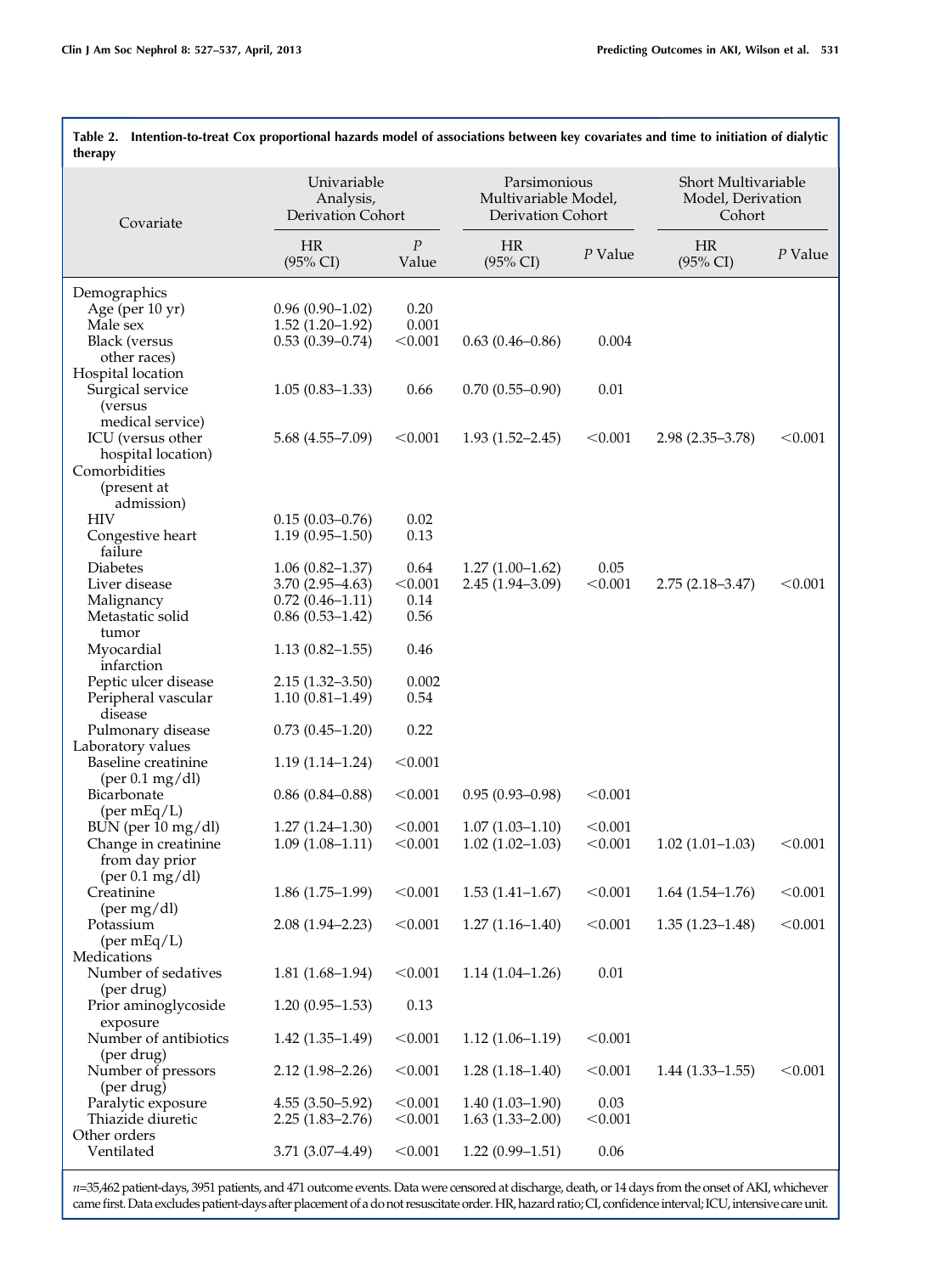| Univariable<br>Parsimonious<br>Short Multivariable<br>Analysis,<br>Multivariable Model,<br>Model, Derivation<br><b>Derivation Cohort</b><br>Derivation Cohort<br>Covariate<br>Cohort<br>$P$ Value<br>P Value<br>HR (95% CI)<br>P Value<br>HR (95% CI)<br>HR (95% CI)<br>Demographics<br>0.003<br>Age (per 10 yr)<br>$1.05(0.99 - 1.12)$<br>0.08<br>$1.11(1.04-1.19)$<br>0.06<br>Male sex<br>$1.19(0.99 - 1.43)$<br>0.09<br><b>Black</b> (versus<br>$0.70(0.55 - 0.89)$<br>0.003<br>$0.81(0.63 - 1.03)$<br>other races)<br>Hospital location<br>Surgical service<br>< 0.001<br>< 0.001<br>< 0.001<br>$0.51(0.42 - 0.61)$<br>$0.39(0.32 - 0.47)$<br>$0.36(0.30-0.43)$<br><i>(versus)</i><br>medical service)<br>ICU (versus other<br>$4.39(3.70 - 5.21)$<br>< 0.001<br>< 0.001<br>< 0.001<br>$2.07(1.69 - 2.53)$<br>$2.97(2.46 - 3.59)$<br>hospital location)<br>Comorbidities (present<br>at admission)<br><b>HIV</b><br>0.75<br>$0.87(0.36 - 2.09)$<br>0.04<br>Congestive heart failure<br>$0.93(0.77 - 1.12)$<br>0.45<br>$0.80(0.65 - 0.99)$<br><b>Diabetes</b><br>$0.75(0.59 - 0.94)$<br>0.01<br>Liver disease<br>< 0.001<br>$1.48(1.21 - 1.81)$<br>< 0.001<br>$1.90(1.56 - 2.32)$<br>$1.91(1.47 - 2.48)$<br>< 0.001<br>$1.31(0.99 - 1.73)$<br>0.06<br>Malignancy<br>Metastatic solid tumor<br>< 0.001<br>$2.18(1.67 - 2.84)$<br>< 0.001<br>< 0.001<br>$2.64(2.06-3.40)$<br>$2.79(2.16-3.61)$<br>Myocardial infarction<br>0.35<br>$1.13(0.87-1.48)$<br>$1.23(0.71 - 2.12)$<br>0.46<br>Peptic ulcer disease<br>0.91<br>Peripheral vascular<br>$1.02(0.78-1.33)$<br>disease<br>0.02<br>$0.95(0.92 - 0.99)$<br>Pulmonary disease<br>Laboratory values<br>Baseline creatinine<br>0.05<br>$1.04(1.00-1.08)$<br>$(\text{per } 0.1 \text{ mg}/\text{dl})$<br>Bicarbonate<br>< 0.001<br>< 0.001<br>$0.88(0.86 - 0.89)$<br>$0.95(0.93 - 0.97)$<br>(per $mEq/L$ )<br>BUN (per 10 mg/dl)<br>< 0.001<br>< 0.001<br>< 0.001<br>$1.18(1.16-1.21)$<br>$1.14(1.10-1.18)$<br>$1.12(1.09-1.15)$<br>< 0.001<br>Change in creatinine<br>$1.05(1.04-1.06)$<br>< 0.001<br>< 0.001<br>$1.06(1.05-1.07)$<br>$1.05(1.04-1.05)$<br>from day prior<br>$(\text{per } 0.1 \text{ mg}/\text{dl})$<br>Creatinine (per mg/dl)<br>< 0.001<br>$0.81(0.73 - 0.90)$<br>< 0.001<br>$1.31(1.24 - 1.39)$<br>< 0.001<br>Potassium (per mEq/L)<br>0.001<br>$1.70(1.57-1.83)$<br>$1.16(1.06-1.26)$ |
|------------------------------------------------------------------------------------------------------------------------------------------------------------------------------------------------------------------------------------------------------------------------------------------------------------------------------------------------------------------------------------------------------------------------------------------------------------------------------------------------------------------------------------------------------------------------------------------------------------------------------------------------------------------------------------------------------------------------------------------------------------------------------------------------------------------------------------------------------------------------------------------------------------------------------------------------------------------------------------------------------------------------------------------------------------------------------------------------------------------------------------------------------------------------------------------------------------------------------------------------------------------------------------------------------------------------------------------------------------------------------------------------------------------------------------------------------------------------------------------------------------------------------------------------------------------------------------------------------------------------------------------------------------------------------------------------------------------------------------------------------------------------------------------------------------------------------------------------------------------------------------------------------------------------------------------------------------------------------------------------------------------------------------------------------------------------------------------------------------------------------------------------------------------------------------------------------------------------------------------------------------------------------------------------------------------------------------------------------------|
|                                                                                                                                                                                                                                                                                                                                                                                                                                                                                                                                                                                                                                                                                                                                                                                                                                                                                                                                                                                                                                                                                                                                                                                                                                                                                                                                                                                                                                                                                                                                                                                                                                                                                                                                                                                                                                                                                                                                                                                                                                                                                                                                                                                                                                                                                                                                                            |
|                                                                                                                                                                                                                                                                                                                                                                                                                                                                                                                                                                                                                                                                                                                                                                                                                                                                                                                                                                                                                                                                                                                                                                                                                                                                                                                                                                                                                                                                                                                                                                                                                                                                                                                                                                                                                                                                                                                                                                                                                                                                                                                                                                                                                                                                                                                                                            |
|                                                                                                                                                                                                                                                                                                                                                                                                                                                                                                                                                                                                                                                                                                                                                                                                                                                                                                                                                                                                                                                                                                                                                                                                                                                                                                                                                                                                                                                                                                                                                                                                                                                                                                                                                                                                                                                                                                                                                                                                                                                                                                                                                                                                                                                                                                                                                            |
|                                                                                                                                                                                                                                                                                                                                                                                                                                                                                                                                                                                                                                                                                                                                                                                                                                                                                                                                                                                                                                                                                                                                                                                                                                                                                                                                                                                                                                                                                                                                                                                                                                                                                                                                                                                                                                                                                                                                                                                                                                                                                                                                                                                                                                                                                                                                                            |
|                                                                                                                                                                                                                                                                                                                                                                                                                                                                                                                                                                                                                                                                                                                                                                                                                                                                                                                                                                                                                                                                                                                                                                                                                                                                                                                                                                                                                                                                                                                                                                                                                                                                                                                                                                                                                                                                                                                                                                                                                                                                                                                                                                                                                                                                                                                                                            |
|                                                                                                                                                                                                                                                                                                                                                                                                                                                                                                                                                                                                                                                                                                                                                                                                                                                                                                                                                                                                                                                                                                                                                                                                                                                                                                                                                                                                                                                                                                                                                                                                                                                                                                                                                                                                                                                                                                                                                                                                                                                                                                                                                                                                                                                                                                                                                            |
|                                                                                                                                                                                                                                                                                                                                                                                                                                                                                                                                                                                                                                                                                                                                                                                                                                                                                                                                                                                                                                                                                                                                                                                                                                                                                                                                                                                                                                                                                                                                                                                                                                                                                                                                                                                                                                                                                                                                                                                                                                                                                                                                                                                                                                                                                                                                                            |
|                                                                                                                                                                                                                                                                                                                                                                                                                                                                                                                                                                                                                                                                                                                                                                                                                                                                                                                                                                                                                                                                                                                                                                                                                                                                                                                                                                                                                                                                                                                                                                                                                                                                                                                                                                                                                                                                                                                                                                                                                                                                                                                                                                                                                                                                                                                                                            |
|                                                                                                                                                                                                                                                                                                                                                                                                                                                                                                                                                                                                                                                                                                                                                                                                                                                                                                                                                                                                                                                                                                                                                                                                                                                                                                                                                                                                                                                                                                                                                                                                                                                                                                                                                                                                                                                                                                                                                                                                                                                                                                                                                                                                                                                                                                                                                            |
|                                                                                                                                                                                                                                                                                                                                                                                                                                                                                                                                                                                                                                                                                                                                                                                                                                                                                                                                                                                                                                                                                                                                                                                                                                                                                                                                                                                                                                                                                                                                                                                                                                                                                                                                                                                                                                                                                                                                                                                                                                                                                                                                                                                                                                                                                                                                                            |
|                                                                                                                                                                                                                                                                                                                                                                                                                                                                                                                                                                                                                                                                                                                                                                                                                                                                                                                                                                                                                                                                                                                                                                                                                                                                                                                                                                                                                                                                                                                                                                                                                                                                                                                                                                                                                                                                                                                                                                                                                                                                                                                                                                                                                                                                                                                                                            |
|                                                                                                                                                                                                                                                                                                                                                                                                                                                                                                                                                                                                                                                                                                                                                                                                                                                                                                                                                                                                                                                                                                                                                                                                                                                                                                                                                                                                                                                                                                                                                                                                                                                                                                                                                                                                                                                                                                                                                                                                                                                                                                                                                                                                                                                                                                                                                            |
|                                                                                                                                                                                                                                                                                                                                                                                                                                                                                                                                                                                                                                                                                                                                                                                                                                                                                                                                                                                                                                                                                                                                                                                                                                                                                                                                                                                                                                                                                                                                                                                                                                                                                                                                                                                                                                                                                                                                                                                                                                                                                                                                                                                                                                                                                                                                                            |
|                                                                                                                                                                                                                                                                                                                                                                                                                                                                                                                                                                                                                                                                                                                                                                                                                                                                                                                                                                                                                                                                                                                                                                                                                                                                                                                                                                                                                                                                                                                                                                                                                                                                                                                                                                                                                                                                                                                                                                                                                                                                                                                                                                                                                                                                                                                                                            |
|                                                                                                                                                                                                                                                                                                                                                                                                                                                                                                                                                                                                                                                                                                                                                                                                                                                                                                                                                                                                                                                                                                                                                                                                                                                                                                                                                                                                                                                                                                                                                                                                                                                                                                                                                                                                                                                                                                                                                                                                                                                                                                                                                                                                                                                                                                                                                            |
|                                                                                                                                                                                                                                                                                                                                                                                                                                                                                                                                                                                                                                                                                                                                                                                                                                                                                                                                                                                                                                                                                                                                                                                                                                                                                                                                                                                                                                                                                                                                                                                                                                                                                                                                                                                                                                                                                                                                                                                                                                                                                                                                                                                                                                                                                                                                                            |
|                                                                                                                                                                                                                                                                                                                                                                                                                                                                                                                                                                                                                                                                                                                                                                                                                                                                                                                                                                                                                                                                                                                                                                                                                                                                                                                                                                                                                                                                                                                                                                                                                                                                                                                                                                                                                                                                                                                                                                                                                                                                                                                                                                                                                                                                                                                                                            |
|                                                                                                                                                                                                                                                                                                                                                                                                                                                                                                                                                                                                                                                                                                                                                                                                                                                                                                                                                                                                                                                                                                                                                                                                                                                                                                                                                                                                                                                                                                                                                                                                                                                                                                                                                                                                                                                                                                                                                                                                                                                                                                                                                                                                                                                                                                                                                            |
|                                                                                                                                                                                                                                                                                                                                                                                                                                                                                                                                                                                                                                                                                                                                                                                                                                                                                                                                                                                                                                                                                                                                                                                                                                                                                                                                                                                                                                                                                                                                                                                                                                                                                                                                                                                                                                                                                                                                                                                                                                                                                                                                                                                                                                                                                                                                                            |
|                                                                                                                                                                                                                                                                                                                                                                                                                                                                                                                                                                                                                                                                                                                                                                                                                                                                                                                                                                                                                                                                                                                                                                                                                                                                                                                                                                                                                                                                                                                                                                                                                                                                                                                                                                                                                                                                                                                                                                                                                                                                                                                                                                                                                                                                                                                                                            |
|                                                                                                                                                                                                                                                                                                                                                                                                                                                                                                                                                                                                                                                                                                                                                                                                                                                                                                                                                                                                                                                                                                                                                                                                                                                                                                                                                                                                                                                                                                                                                                                                                                                                                                                                                                                                                                                                                                                                                                                                                                                                                                                                                                                                                                                                                                                                                            |
|                                                                                                                                                                                                                                                                                                                                                                                                                                                                                                                                                                                                                                                                                                                                                                                                                                                                                                                                                                                                                                                                                                                                                                                                                                                                                                                                                                                                                                                                                                                                                                                                                                                                                                                                                                                                                                                                                                                                                                                                                                                                                                                                                                                                                                                                                                                                                            |
| Medications                                                                                                                                                                                                                                                                                                                                                                                                                                                                                                                                                                                                                                                                                                                                                                                                                                                                                                                                                                                                                                                                                                                                                                                                                                                                                                                                                                                                                                                                                                                                                                                                                                                                                                                                                                                                                                                                                                                                                                                                                                                                                                                                                                                                                                                                                                                                                |
| Number of sedatives<br>$1.69(1.59-1.79)$<br>< 0.001<br>(per drug)                                                                                                                                                                                                                                                                                                                                                                                                                                                                                                                                                                                                                                                                                                                                                                                                                                                                                                                                                                                                                                                                                                                                                                                                                                                                                                                                                                                                                                                                                                                                                                                                                                                                                                                                                                                                                                                                                                                                                                                                                                                                                                                                                                                                                                                                                          |
| 0.42<br>0.01<br>Prior aminoglycoside<br>$0.92(0.74 - 1.13)$<br>$0.77(0.61 - 0.96)$<br>exposure                                                                                                                                                                                                                                                                                                                                                                                                                                                                                                                                                                                                                                                                                                                                                                                                                                                                                                                                                                                                                                                                                                                                                                                                                                                                                                                                                                                                                                                                                                                                                                                                                                                                                                                                                                                                                                                                                                                                                                                                                                                                                                                                                                                                                                                             |
| < 0.001<br>$0.01\,$<br>Number of antibiotics<br>$1.42(1.36-1.48)$<br>$1.08(1.02 - 1.14)$<br>(per drug)                                                                                                                                                                                                                                                                                                                                                                                                                                                                                                                                                                                                                                                                                                                                                                                                                                                                                                                                                                                                                                                                                                                                                                                                                                                                                                                                                                                                                                                                                                                                                                                                                                                                                                                                                                                                                                                                                                                                                                                                                                                                                                                                                                                                                                                     |
| < 0.001<br>< 0.001<br>< 0.001<br>$1.83(1.72 - 1.94)$<br>$1.38(1.26 - 1.50)$<br>$1.55(1.43 - 1.67)$<br>Number of pressors<br>(per drug)                                                                                                                                                                                                                                                                                                                                                                                                                                                                                                                                                                                                                                                                                                                                                                                                                                                                                                                                                                                                                                                                                                                                                                                                                                                                                                                                                                                                                                                                                                                                                                                                                                                                                                                                                                                                                                                                                                                                                                                                                                                                                                                                                                                                                     |
| < 0.001<br>< 0.001<br>$1.95(1.53 - 2.50)$<br>Paralytic exposure<br>$4.60(3.64 - 5.80)$                                                                                                                                                                                                                                                                                                                                                                                                                                                                                                                                                                                                                                                                                                                                                                                                                                                                                                                                                                                                                                                                                                                                                                                                                                                                                                                                                                                                                                                                                                                                                                                                                                                                                                                                                                                                                                                                                                                                                                                                                                                                                                                                                                                                                                                                     |
| Thiazide diuretic<br>$0.67(0.52 - 0.87)$<br>0.002<br>$0.60$ $(0.47 - 0.78)$<br>< 0.001<br>Other orders                                                                                                                                                                                                                                                                                                                                                                                                                                                                                                                                                                                                                                                                                                                                                                                                                                                                                                                                                                                                                                                                                                                                                                                                                                                                                                                                                                                                                                                                                                                                                                                                                                                                                                                                                                                                                                                                                                                                                                                                                                                                                                                                                                                                                                                     |
| < 0.001<br>< 0.001<br>Ventilated<br>$3.65(3.12 - 4.27)$<br>$1.43(1.20-1.70)$                                                                                                                                                                                                                                                                                                                                                                                                                                                                                                                                                                                                                                                                                                                                                                                                                                                                                                                                                                                                                                                                                                                                                                                                                                                                                                                                                                                                                                                                                                                                                                                                                                                                                                                                                                                                                                                                                                                                                                                                                                                                                                                                                                                                                                                                               |

n=35,028 patient-days, 3901 patients, and 778 outcome events. Data were censored at 14 days from the onset of AKI or August 31, 2010, whichever came first. Data excludes patient-days after initiation of dialysis or placement of a do not resuscitate order. HR, hazard ratio; CI, confidence interval; ICU, intensive care unit.

# **Discussion**

Risk-stratifying patients with AKI is vital for appropriate allocation of resources, informed discussions with caregivers, and identifying patients most likely to benefit from therapeutic interventions. In this study, we document that a small group of easily measured clinical factors has good ability to predict mortality and the need for dialysis in severe AKI. Here we present data on a large and diverse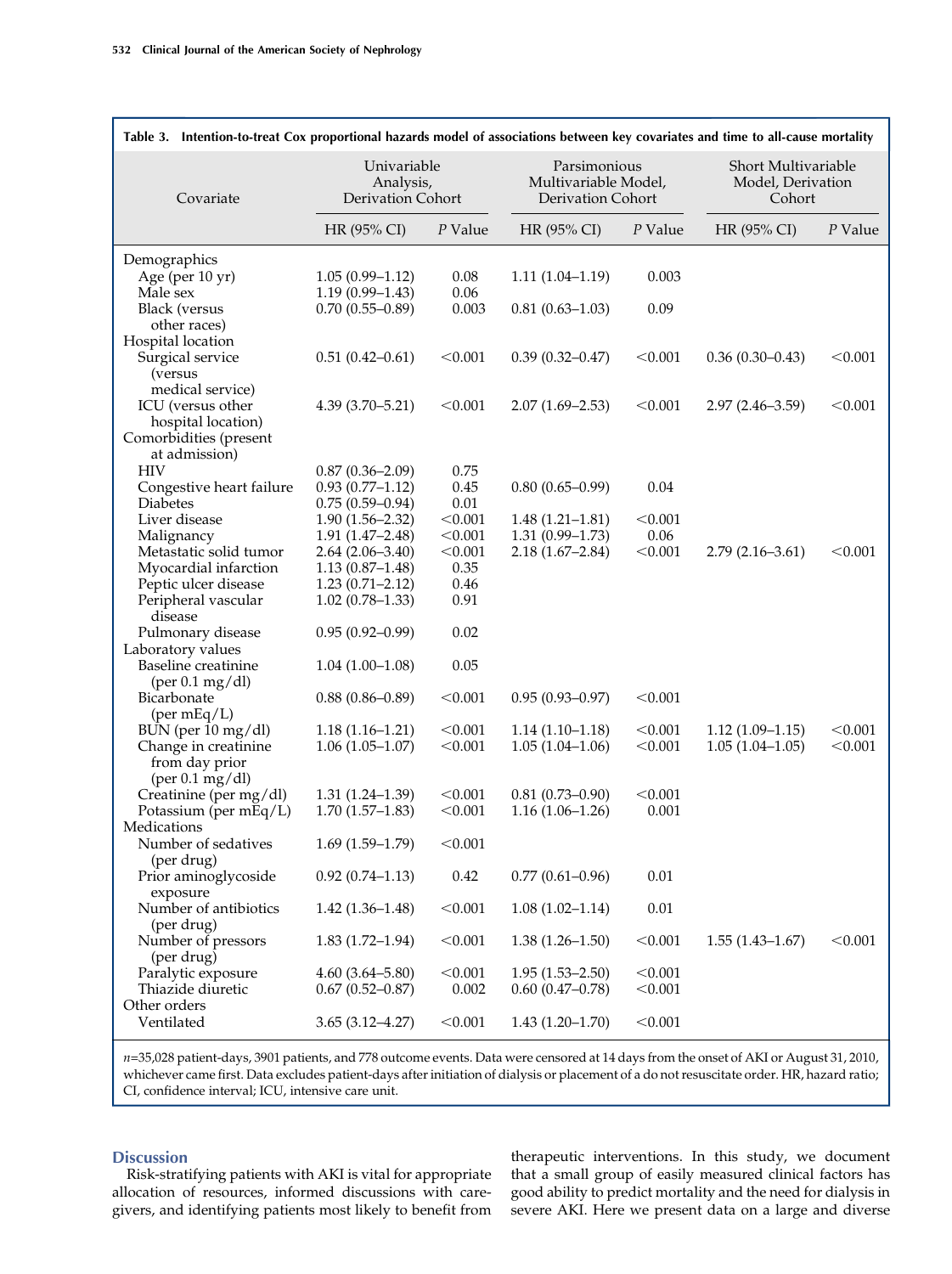| initiation of dialysis                                          |                                               |                    |                                                                  |                    |                                                    |           |
|-----------------------------------------------------------------|-----------------------------------------------|--------------------|------------------------------------------------------------------|--------------------|----------------------------------------------------|-----------|
| Covariate                                                       | Univariable<br>Analysis,<br>Derivation Cohort |                    | Parsimonious<br>Multivariable Model,<br><b>Derivation Cohort</b> |                    | Short Multivariable<br>Model, Derivation<br>Cohort |           |
|                                                                 | HR (95% CI)                                   | $P$ Value          | HR (95% CI)                                                      | P Value            | HR (95% CI)                                        | $P$ Value |
| Demographics                                                    |                                               |                    |                                                                  |                    |                                                    |           |
| Age (per 10 yr)                                                 | $1.01(0.96-1.06)$                             | 0.89               | $1.05(0.99 - 1.11)$                                              | 0.08               |                                                    |           |
| Male sex                                                        | $1.31(1.12 - 1.54)$                           | 0.001              |                                                                  |                    |                                                    |           |
| <b>Black</b> (versus                                            | $0.60(0.49 - 0.74)$                           | < 0.001            | $0.68(0.55 - 0.84)$                                              | < 0.001            |                                                    |           |
| other races)                                                    |                                               |                    |                                                                  |                    |                                                    |           |
| Hospital location                                               |                                               |                    |                                                                  |                    |                                                    |           |
| Surgical service                                                | $0.68(0.58 - 0.79)$                           | < 0.001            | $0.48(0.41 - 0.57)$                                              | < 0.001            | $0.45(0.39-0.53)$                                  | < 0.001   |
| <i>(versus)</i>                                                 |                                               |                    |                                                                  |                    |                                                    |           |
| medical service)                                                |                                               |                    |                                                                  |                    |                                                    |           |
| ICU (versus other                                               | $4.82(4.16 - 5.57)$                           | < 0.001            | $1.91(1.61 - 2.27)$                                              | < 0.001            | $3.12(2.67-3.65)$                                  | < 0.001   |
| hospital location)<br>Comorbidities (present                    |                                               |                    |                                                                  |                    |                                                    |           |
| at admission)                                                   |                                               |                    |                                                                  |                    |                                                    |           |
| <b>HIV</b>                                                      | $0.47(0.20 - 1.08)$                           | 0.22               |                                                                  |                    |                                                    |           |
| Congestive heart                                                | $1.07(0.91 - 1.25)$                           | 0.37               | $0.86(0.73-1.02)$                                                | 0.08               |                                                    |           |
| failure                                                         |                                               |                    |                                                                  |                    |                                                    |           |
| <b>Diabetes</b>                                                 | $0.93(0.77 - 1.11)$                           | 0.23               |                                                                  |                    |                                                    |           |
| Liver disease                                                   | $2.61(2.22 - 3.07)$                           | < 0.001            | $1.92(1.63 - 2.27)$                                              | < 0.001            | $2.12(1.81 - 2.50)$                                | < 0.001   |
| Malignancy                                                      | $1.35(1.06 - 1.72)$                           | 0.01               |                                                                  |                    |                                                    |           |
| Metastatic solid tumor                                          | $1.78(1.40-2.26)$                             | < 0.001            | $1.67(1.31 - 2.13)$                                              | < 0.001            |                                                    |           |
| Myocardial infarction                                           | $1.13(0.91 - 1.42)$                           | 0.33               |                                                                  |                    |                                                    |           |
| Peptic ulcer disease                                            | $1.61(1.08-2.39)$                             | 0.02               |                                                                  |                    |                                                    |           |
| Peripheral vascular<br>disease                                  | $1.11(0.89-1.37)$                             | 0.61               |                                                                  |                    |                                                    |           |
| Pulmonary disease                                               | $0.82(0.59-1.13)$                             | 0.25               |                                                                  |                    |                                                    |           |
| Laboratory values                                               |                                               |                    |                                                                  |                    |                                                    |           |
| Baseline creatinine<br>$(\text{per } 0.1 \text{ mg}/\text{dl})$ | $1.11(1.07-1.14)$                             | < 0.001            |                                                                  |                    |                                                    |           |
| Bicarbonate                                                     | $0.87(0.85 - 0.88)$                           | < 0.001            | $0.96(0.94 - 0.97)$                                              | < 0.001            |                                                    |           |
| $(\text{per mEq/L})$                                            |                                               |                    |                                                                  |                    |                                                    |           |
| BUN (per 10 mg/dl)<br>Change in creatinine                      | $1.23(1.21-1.26)$                             | < 0.001<br>< 0.001 | $1.09(1.06-1.12)$                                                | < 0.001<br>< 0.001 |                                                    | < 0.001   |
| from day prior                                                  | $1.08(1.07-1.10)$                             |                    | $1.04(1.03-1.04)$                                                |                    | $1.04(1.03-1.05)$                                  |           |
| $(\text{per } 0.1 \text{ mg}/\text{dl})$                        |                                               |                    |                                                                  |                    |                                                    |           |
| Creatinine (per mg/dl)                                          | $1.66(1.58-1.76)$                             | < 0.001            | $1.26(1.17-1.35)$                                                | < 0.001            | $1.42(1.35-1.50)$                                  | < 0.001   |
| Potassium (per mEq/L)                                           | $1.92(1.81 - 2.03)$                           | < 0.001            | $1.24(1.16-1.33)$                                                | < 0.001            |                                                    |           |
| Medications                                                     |                                               |                    |                                                                  |                    |                                                    |           |
| Number of sedatives<br>(per drug)                               | $1.73(1.64 - 1.82)$                           | < 0.001            | $1.08(1.01-1.16)$                                                | 0.02               |                                                    |           |
| Prior aminoglycoside<br>exposure                                | $1.03(0.86 - 1.22)$                           | 0.83               |                                                                  |                    |                                                    |           |
| Number of antibiotics                                           | $1.42(1.37-1.47)$                             | < 0.001            | $1.09(1.05-1.14)$                                                | < 0.001            |                                                    |           |
| (per drug)<br>Number of pressors                                | $1.98(1.88 - 2.09)$                           | < 0.001            | $1.32(1.24 - 1.42)$                                              | < 0.001            | $1.52(1.44-1.61)$                                  | < 0.001   |
| (per drug)                                                      |                                               |                    |                                                                  |                    |                                                    |           |
| Paralytic exposure<br>Thiazide diuretic                         | $4.39(3.60 - 5.34)$<br>$1.35(1.13 - 1.61)$    | < 0.001<br>0.002   | $1.61(1.30-1.99)$                                                | < 0.001            |                                                    |           |
| Other orders                                                    |                                               |                    |                                                                  |                    |                                                    |           |
| Ventilated                                                      | $3.62(3.17 - 4.14)$                           | < 0.001            | $1.34(1.15-1.56)$                                                | < 0.001            |                                                    |           |
|                                                                 |                                               |                    |                                                                  |                    |                                                    |           |

Table 4. Intention-to-treat Cox proportional hazards model of associations between key covariates and time to all-cause mortality or

n=35,462 patient-days, 3951 patients, and 1031 outcome events. Data censored at 14 days from the onset of AKI or August 31, 2010, whichever came first. Data exclude patient-days after placement of a do not resuscitate order. HR, hazard ratio; CI, confidence interval; ICU, intensive care unit.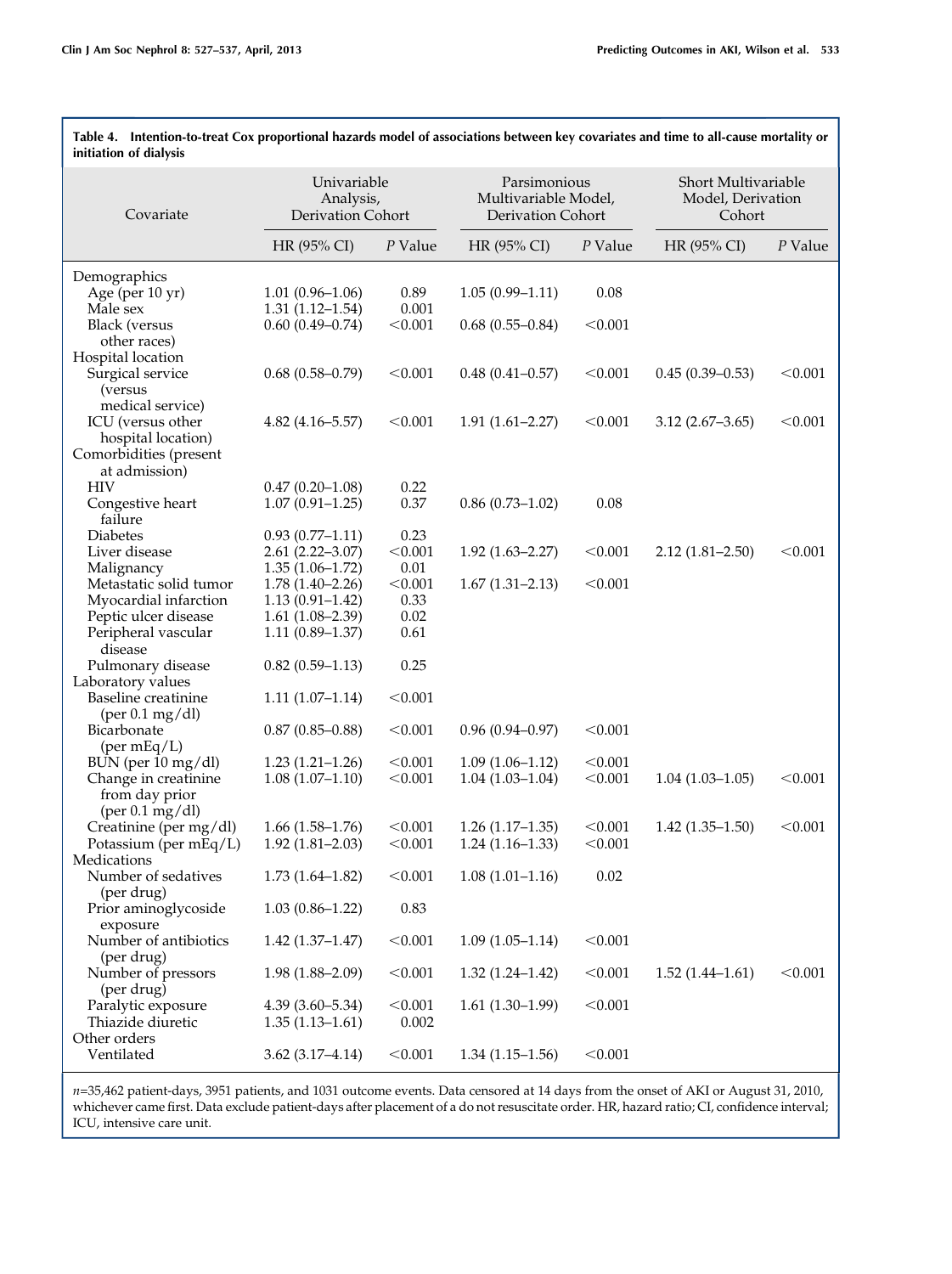| Table 5. c-statistics for derivation and validation cohorts, stratified by outcome of prediction |                                           |                                    |                                        |  |  |  |  |
|--------------------------------------------------------------------------------------------------|-------------------------------------------|------------------------------------|----------------------------------------|--|--|--|--|
|                                                                                                  | Parsimonious Model<br>$(95\% \text{ CI})$ | Short Model<br>$(95\% \text{ CI})$ | P Value (Short<br>versus Parsimonious) |  |  |  |  |
| <b>Dialysis</b>                                                                                  |                                           |                                    |                                        |  |  |  |  |
| Derivation cohort (HUP 2004–2010)                                                                | $0.89(0.88 - 0.91)$                       | $0.88(0.87-0.89)$                  | $\leq 0.001^{\rm a}$                   |  |  |  |  |
| Validation (PAH 2006-2010)                                                                       | $0.89(0.85-0.93)$                         | $0.89(0.85 - 0.93)$                | 0.48                                   |  |  |  |  |
| Validation (PMC 2004-2010)                                                                       | $0.89(0.86 - 0.92)$                       | $0.88(0.85 - 0.91)$                | 0.23                                   |  |  |  |  |
| Death                                                                                            |                                           |                                    |                                        |  |  |  |  |
| Derivation cohort (HUP 2004-2010)                                                                | $0.83(0.82 - 0.84)$                       | $0.80(0.79 - 0.81)$                | $\leq 0.001^{\text{a}}$                |  |  |  |  |
| Validation (PAH 2006-2010)                                                                       | $0.83(0.80 - 0.86)$                       | $0.79(0.76 - 0.83)$                | < 0.001                                |  |  |  |  |
| Validation (PMC 2004-2010)                                                                       | $0.82(0.79 - 0.85)$                       | $0.79(0.75 - 0.82)$                | < 0.001                                |  |  |  |  |
| Dialysis or death                                                                                |                                           |                                    |                                        |  |  |  |  |
| Derivation cohort (HUP 2004–2010)                                                                | $0.85(0.84 - 0.86)$                       | $0.82(0.81 - 0.83)$                | $\leq 0.001^{\rm a}$                   |  |  |  |  |
| Validation (PAH 2006-2010)                                                                       | $0.83(0.80 - 0.86)$                       | $0.77(0.73 - 0.80)$                | < 0.001                                |  |  |  |  |
| Validation (PMC 2004-2010)                                                                       | $0.84(0.82 - 0.86)$                       | $0.80(0.78 - 0.83)$                | < 0.001                                |  |  |  |  |
|                                                                                                  |                                           |                                    |                                        |  |  |  |  |

P value reflects difference in predictive ability between short and parsimonious models. CI, confidence interval; HUP, Hospital of the University of Pennsylvania; PAH, Pennsylvania Hospital; PMC, Presbyterian Medical Center.

<sup>a</sup>P values may be unreliable in cohort from which model was derived

AKI population, spanning three hospitals in a health system, which includes patients regardless of ICU, surgical, or medical status. To our knowledge, this is the first study of its kind to analyze data at the patient-day level using intention-to-treat Cox regression, allowing application of these models at any time point ranging from onset of AKI to dialysis, death, or hospital discharge.

Models based upon these data may serve as a baseline to assess the added value of novel biomarkers of early AKI future studies. The overall predictive power of our statistical models was particularly surprising, because reliable urine output data were not available for this cohort. Although oliguria and anuria are, no doubt, powerful predictors of dialysis, they are present in a minority of patients with AKI (10) and may be reflected by other measures of severity of AKI that were obtained in this cohort.

In unadjusted analyses, baseline creatinine was higher in the dialyzed group (although still within a normal range), suggesting that even mild baseline renal insufficiency predisposes to RRT in the setting of AKI. We note that adjustment for time-varying BUN and serum bicarbonate ablates this association. This suggests that those with higher baseline creatinine are more predisposed to the metabolic consequences of AKI due to lower renal reserve capacity.

Our adjusted model demonstrated several notable associations with the provision of RRT, including a "protective" effect of black race, even in the presence of multivariable adjustment. The unadjusted HR for dialysis among black patients was 0.54 (95% CI, 0.39–0.74;  $P<0.001$ ), despite no difference in peak creatinine concentrations ( $P=0.76$ ). Mean baseline creatinine was  $0.80 \text{ mg/dl}$ in black patients and 0.81 mg/dl in nonblack patients  $(P=0.59)$ . Peak potassium was slightly lower in black patients at 5.0 (SD 0.9) mEq/L versus 5.1 (SD 0.9) mEq/L  $(P<0.001)$ , as was peak BUN at 41 (SD 27) mg/dl versus 54 (SD 32) mg/dl ( $P<0.001$ ). Minimum bicarbonate did not differ between the groups at 19 (SD 5) mEq/L among black patients versus 19 (SD 6) mEq/L among nonblack patients  $(P=0.07)$ . One plausible explanation for these

findings is that the black patients suffered less severe renal insults, despite similar increases in creatinine concentration, perhaps due to their higher muscle mass. Supporting this hypothesis, the unadjusted in-hospital mortality rate among black patients within this cohort was 21% versus 29% in nonblack patients ( $P<0.001$ ). Similar findings were reported in the Nationwide Inpatient Sample by Waikar et al. (25). Nonetheless, this finding may also signal systematic differences in access to RRT across race groups, a possibility that will need to be assessed prospectively in a broader set of healthcare settings.

Thiazide diuretic usage was strongly associated with the provision of dialysis, but was protective in terms of mortality. This result is difficult to interpret without reliable urine output data. We hypothesize that the use of this class of drugs may identify patients with oliguria who are at increased risk of requiring dialysis, but may in fact be efficacious in terms of improving volume management, because volume overload has been shown to be a significant predictor of mortality in AKI (26). Presence of thiazide diuretic usage remained protective even in analyses restricted to the never-dialyzed, with a multivariable adjusted HR of 0.59 (95% CI, 0.42–0.83; P=0.003). Interestingly, loop diuretic usage was not associated with initiation of dialysis when added to the parsimonious predictive model  $(P=0.81)$ , perhaps because of its broader use in the AKI population.

The presence of liver disease was a strong predictor of dialysis, death, and the combined endpoint in all of our models, and identifies a group of patients who are at particular risk for these events. Although the higher incidence of death and dialysis in patients with liver disease may be due to the metabolic disturbance inherent to that diagnosis, we suspect that decreased creatinine generation (due to muscle wasting) and increased volume of distribution of creatinine blunt the rise of serum creatinine in AKI. This would cause patients with liver disease to appear to have less severe renal injury in adjusted analyses, despite perhaps very poor true GFR.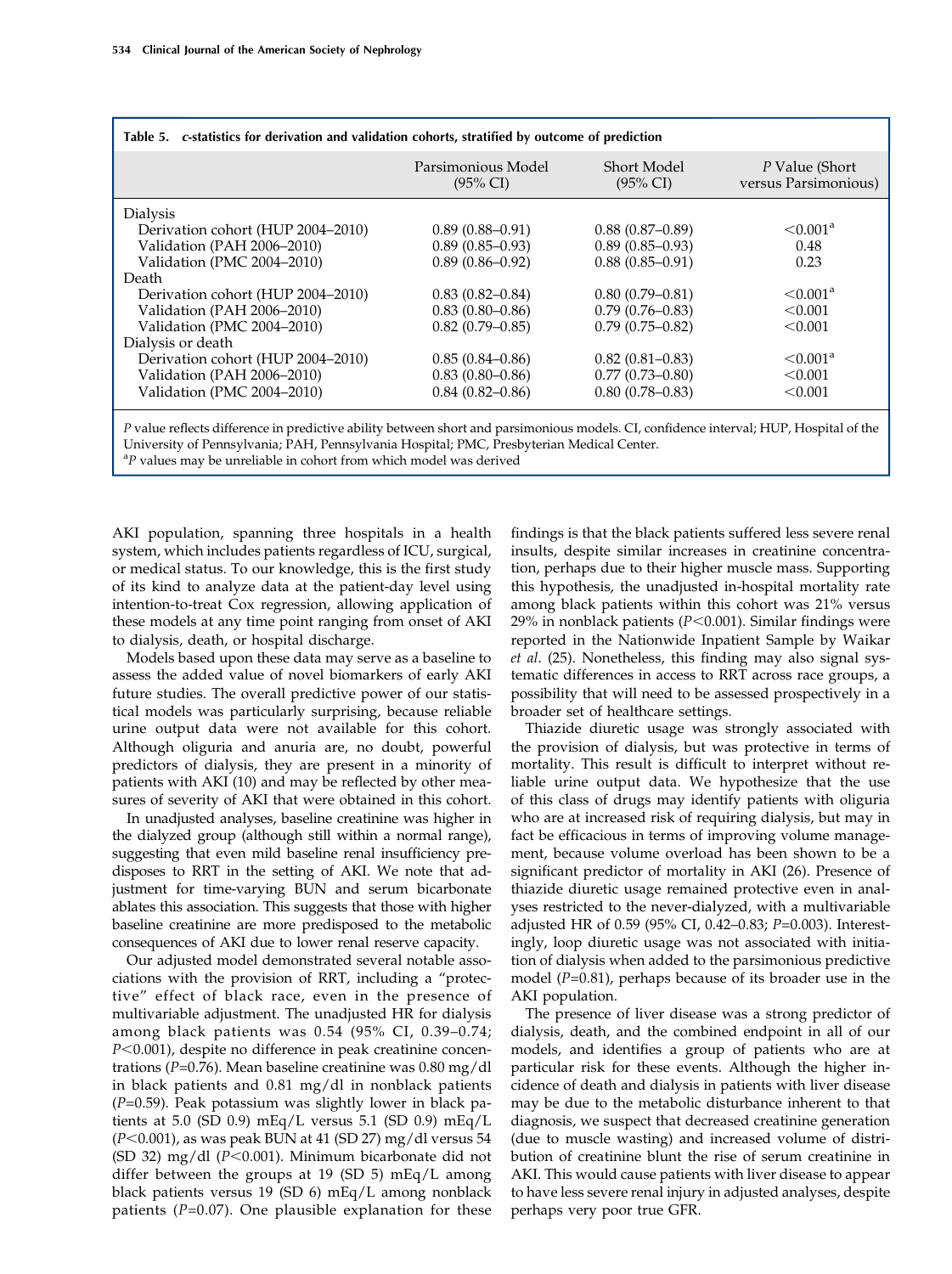| Table 6. Intention-to-treat Cox proportional hazards model of associations between key covariates and time to all-cause mortality or<br>initiation of dialysis based on covariates measured on the day creatinine doubled from baseline (AKIN stage 2 criteria) |                                                      |                    |                                                           |          |                                                    |         |
|-----------------------------------------------------------------------------------------------------------------------------------------------------------------------------------------------------------------------------------------------------------------|------------------------------------------------------|--------------------|-----------------------------------------------------------|----------|----------------------------------------------------|---------|
| Covariate                                                                                                                                                                                                                                                       | Univariable<br>Analysis,<br><b>Derivation Cohort</b> |                    | Parsimonious<br>Multivariable Model,<br>Derivation Cohort |          | Short Multivariable<br>Model, Derivation<br>Cohort |         |
|                                                                                                                                                                                                                                                                 | HR (95% CI)                                          | $P$ Value          | HR (95% CI)                                               | P Value  | HR (95% CI)                                        | P Value |
| Demographics                                                                                                                                                                                                                                                    |                                                      |                    |                                                           |          |                                                    |         |
| Age (per 10 yr)                                                                                                                                                                                                                                                 | $1.00(0.96 - 1.04)$                                  | 0.98               |                                                           |          |                                                    |         |
| Male sex                                                                                                                                                                                                                                                        | $1.33(1.17-1.52)$                                    | < 0.001            |                                                           |          |                                                    |         |
| <b>Black</b> (versus                                                                                                                                                                                                                                            | $0.64(0.55-0.76)$                                    | < 0.001            | $0.80(0.67-0.95)$                                         | $0.01\,$ |                                                    |         |
| other races)                                                                                                                                                                                                                                                    |                                                      |                    |                                                           |          |                                                    |         |
| Hospital location                                                                                                                                                                                                                                               | $0.82$ (0.72-0.93)                                   | 0.002              |                                                           | < 0.001  |                                                    | < 0.001 |
| Surgical service                                                                                                                                                                                                                                                |                                                      |                    | $0.57(0.49-0.66)$                                         |          | $0.64(0.55-0.74)$                                  |         |
| (versus medical<br>service)                                                                                                                                                                                                                                     |                                                      |                    |                                                           |          |                                                    |         |
| ICU (versus other                                                                                                                                                                                                                                               | $4.48(3.86 - 5.19)$                                  | < 0.001            | $1.82(1.51 - 2.20)$                                       | < 0.001  |                                                    |         |
| hospital location)                                                                                                                                                                                                                                              |                                                      |                    |                                                           |          |                                                    |         |
| Comorbidities                                                                                                                                                                                                                                                   |                                                      |                    |                                                           |          |                                                    |         |
| (present at                                                                                                                                                                                                                                                     |                                                      |                    |                                                           |          |                                                    |         |
| admission)                                                                                                                                                                                                                                                      |                                                      |                    |                                                           |          |                                                    |         |
| <b>HIV</b>                                                                                                                                                                                                                                                      | $0.64(0.33-1.22)$                                    | 0.17               |                                                           |          |                                                    |         |
| Congestive heart                                                                                                                                                                                                                                                | $1.17(1.03-1.33)$                                    | 0.02               | $0.88(0.76 - 1.01)$                                       | 0.06     |                                                    |         |
| failure                                                                                                                                                                                                                                                         |                                                      |                    |                                                           |          |                                                    |         |
| <b>Diabetes</b>                                                                                                                                                                                                                                                 | $0.85(0.73 - 0.99)$                                  | 0.04               |                                                           |          |                                                    |         |
| Liver disease                                                                                                                                                                                                                                                   | $2.37(2.08 - 2.69)$                                  | < 0.001            | $1.60(1.39-1.85)$                                         | < 0.001  | $1.61(1.40-1.86)$                                  | < 0.001 |
| Malignancy<br>Metastatic solid tumor                                                                                                                                                                                                                            | $1.47(1.22 - 1.78)$                                  | < 0.001            |                                                           | < 0.001  |                                                    |         |
| Myocardial infarction                                                                                                                                                                                                                                           | $1.57(1.31-1.89)$<br>$1.28(1.07-1.52)$               | < 0.001<br>< 0.001 | $1.58(1.25-2.01)$                                         |          |                                                    |         |
| Peptic ulcer disease                                                                                                                                                                                                                                            | $1.73(1.27-2.34)$                                    | < 0.001            |                                                           |          |                                                    |         |
| Peripheral vascular                                                                                                                                                                                                                                             | $1.18(1.00-1.40)$                                    | 0.06               |                                                           |          |                                                    |         |
| disease                                                                                                                                                                                                                                                         |                                                      |                    |                                                           |          |                                                    |         |
| Pulmonary disease                                                                                                                                                                                                                                               | $0.84(0.65-1.09)$                                    | 0.19               |                                                           |          |                                                    |         |
| Laboratory values                                                                                                                                                                                                                                               |                                                      |                    |                                                           |          |                                                    |         |
| Baseline creatinine                                                                                                                                                                                                                                             | $1.12(1.10-1.14)$                                    | < 0.001            |                                                           |          |                                                    |         |
| $(\text{per } 0.1 \text{ mg}/\text{dl})$                                                                                                                                                                                                                        |                                                      |                    |                                                           |          |                                                    |         |
| Bicarbonate (per mEq/L)                                                                                                                                                                                                                                         | $0,86$ $(0,85-0.87)$                                 | < 0.001            | $0.93(0.92 - 0.95)$                                       | < 0.001  | $0.91(0.89 - 0.92)$                                | < 0.001 |
| BUN (per 10 mg/dl)                                                                                                                                                                                                                                              | $1.17(1.15-1.20)$                                    | < 0.001            | $1.12(1.09-1.15)$                                         | < 0.001  | $1.15(1.12 - 1.18)$                                | < 0.001 |
| Change in creatinine                                                                                                                                                                                                                                            | $1.05(1.04-1.06)$                                    | < 0.001            | $1.03(1.02 - 1.04)$                                       | < 0.001  | $1.03(1.02 - 1.04)$                                | < 0.001 |
| from day prior<br>(per $0.1 \text{ mg/dl}$ )                                                                                                                                                                                                                    |                                                      |                    |                                                           |          |                                                    |         |
| Creatinine (per mg/dl)                                                                                                                                                                                                                                          | $1.58(1.44 - 1.73)$                                  | < 0.001            |                                                           |          |                                                    |         |
| Potassium (per $mEq/L$ )                                                                                                                                                                                                                                        | $1.80(1.69-1.91)$                                    | < 0.001            | $1.23(1.13 - 1.33)$                                       | < 0.001  |                                                    |         |
| Medications                                                                                                                                                                                                                                                     |                                                      |                    |                                                           |          |                                                    |         |
| Number of sedatives                                                                                                                                                                                                                                             | $1.66(1.57-1.74)$                                    | < 0.001            |                                                           |          |                                                    |         |
| (per drug)                                                                                                                                                                                                                                                      |                                                      |                    |                                                           |          |                                                    |         |
| Prior aminoglycoside                                                                                                                                                                                                                                            | $1.19(1.03-1.38)$                                    | 0.02               |                                                           |          |                                                    |         |
| exposure                                                                                                                                                                                                                                                        |                                                      |                    |                                                           |          |                                                    |         |
| Number of antibiotics                                                                                                                                                                                                                                           | $1.39(1.34 - 1.44)$                                  | < 0.001            | $1.07(1.02 - 1.12)$                                       | 0.003    |                                                    |         |
| (per drug)                                                                                                                                                                                                                                                      |                                                      |                    |                                                           |          |                                                    |         |
| Number of pressors                                                                                                                                                                                                                                              | $1.87(1.78-1.97)$                                    | < 0.001            | $1.34(1.25-1.44)$                                         | < 0.001  | $1.69(1.59-1.80)$                                  | < 0.001 |
| (per drug)<br>Paralytic exposure                                                                                                                                                                                                                                | $3.53(2.89 - 4.30)$                                  | < 0.001            | $1.48(1.19-1.85)$                                         | < 0.001  |                                                    |         |
| Thiazide diuretic                                                                                                                                                                                                                                               | $1.17(0.98 - 1.40)$                                  | 0.09               |                                                           |          |                                                    |         |
| Other orders                                                                                                                                                                                                                                                    |                                                      |                    |                                                           |          |                                                    |         |
| Ventilated                                                                                                                                                                                                                                                      | $3.78(3.33 - 4.28)$                                  | < 0.001            | $1.58(1.35-1.86)$                                         | < 0.001  |                                                    |         |
|                                                                                                                                                                                                                                                                 |                                                      |                    |                                                           |          |                                                    |         |

n=3848 patient-days, 3848 patients, and 954 outcome events. Data were censored at 14 days from the onset of AKI or August 31, 2010, whichever came first. AKIN, Acute Kidney Injury Network; HR, hazard ratio; CI, confidence interval; ICU, intensive care unit.

Although many of the HRs in Tables 2 and 3 are similar in magnitude and sign, certain covariates had inverse relationships. Higher serum creatinine concentration was strongly associated with the provision of dialysis, but was negatively associated with all-cause mortality after multivariable adjustment. In fact, merely adjusting for BUN and serum bicarbonate concentration yielded a HR for death of 0.87 (95% CI, 0.79–0.95; P=0.002) per mg/dl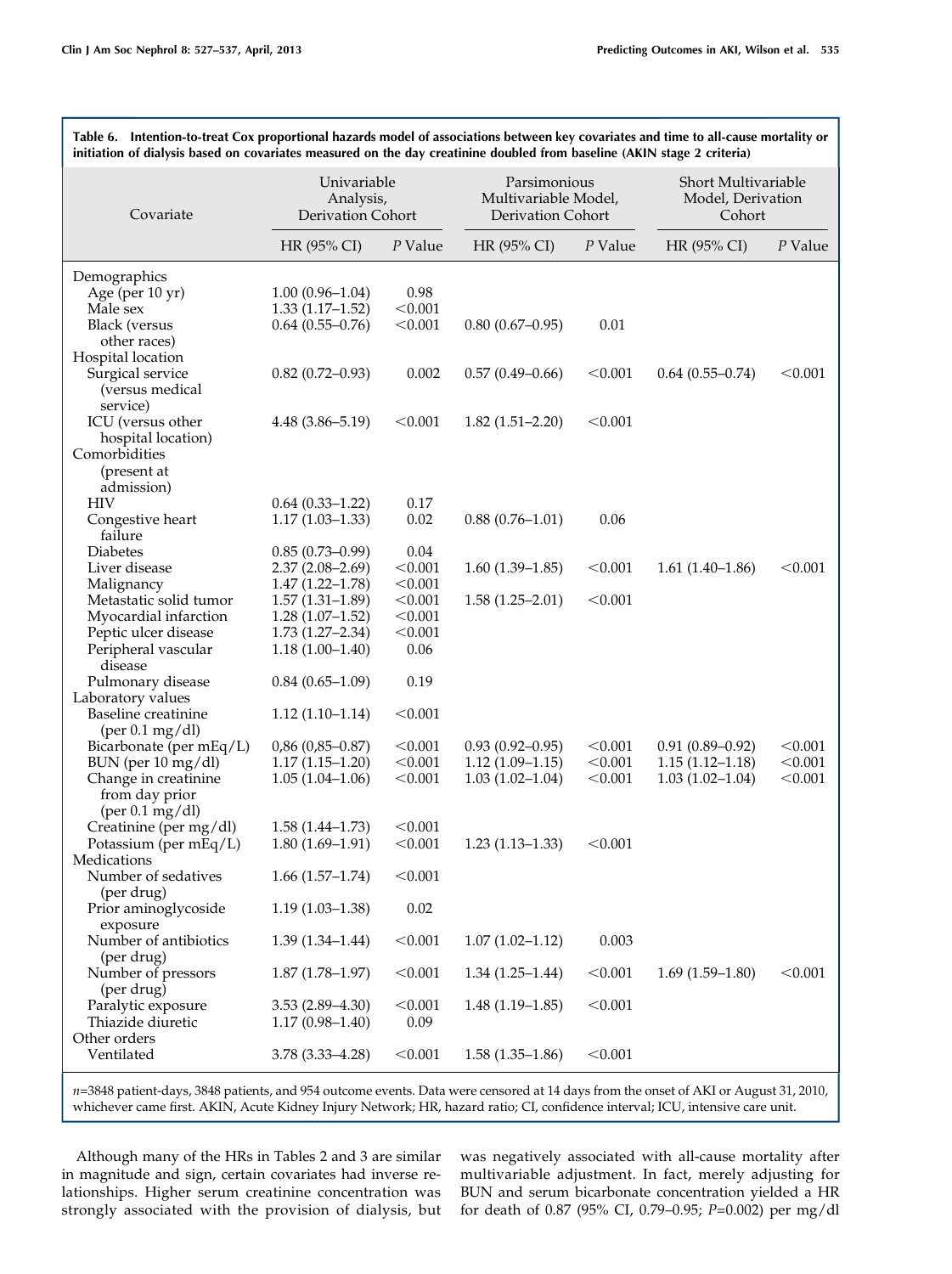serum creatinine concentration. Modeling the creatinine  $\times$ BUN interaction reveals a reduction in the HR of creatinine on death by 3.6% (95% CI, 1.8%–5.5%;  $P<0.001$ ) for each 10 mg/dl increase in serum BUN concentration. Although a faster rate of change in creatinine (associated with both dialysis and death) may be a marker of severity of renal injury, we believe that the absolute creatinine concentration (after adjustment for other GFR proxies) is reflective of higher muscle mass. This result is consistent with associations seen in chronic hemodialysis patients, where higher serum creatinine (no longer a measure of GFR but reflective of muscle mass) is protective (27,28), and with the results of the Cleveland Clinic Mortality in Renal Failure Model (4).

This study should be interpreted in light of notable limitations. It was conducted within a single health system where nephrologic care may differ from other settings. However, the study did include three separate hospitals, each with an independent nephrology practice, and the predictive models generally performed well in the validation settings. The model predicting death is only generalizable to patients with AKI before the initiation of dialysis, because patient-days after the initiation of dialysis were excluded from model-building. This cohort, by design, excluded patients with abnormal baseline creatinine, in an attempt to limit patients with preexisting CKD or AKI. This was done to allow accurate assessment of AKI onset, the crucial attribute that was used to assemble our study cohort. Therefore, these findings are not necessarily generalizable to the AKI population with preexisting CKD. That said, the baseline eGFR was  $\leq 60$  ml/min per 1.73 m<sup>2</sup> in 304 patients (7.7%), likely due to inclusion of elderly patients within the creatinine cut-off range. These patients had a higher rate of death and dialysis than the overall cohort, and our predictive models were not as potent within this subgroup but still performed well. Our cohort also only includes patients who suffered a "severe" kidney injury of AKIN stage 2 or greater (18). This may have reduced generalizability and introduced a survival bias, because patients were required to develop a serum creatinine twice their baseline to be included in analysis. Finally, reliable measurements of urine output were not available in this cohort. Low urine output is likely a strong predictor of the provision of dialysis and may predict death as well. The strong performance of our predictive models in the absence of these data may suggest that other covariates in the models are a proxy for oliguria.

Although external validation of these results is necessary, scoring systems based upon these factors may help clinicians identify those patients at highest risk for progressive AKI, leading to early intervention and potentially improved management of this highly morbid condition.

#### Acknowledgments

We thank the Penn Data Store for their assistance in assembling the laboratory and medication databases used in this study.

This research was conducted under Grant 1F32DK093223-01 from theNational Institute of Diabetes and Digestive and KidneyDiseases awarded to F.P.W.

These data were presented in abstract form at the Annual Meeting of the American Society of Nephrology, October 30–November 4, 2012, in San Diego, California.

#### **Disclosures**

H.I.F. is an expert consultant to GlaxoSmithKline, is a consultant to the National Institutes of Health, and has had various speaking engagements.

#### References

- 1. Chertow GM, Soroko SH, Paganini EP, Cho KC, Himmelfarb J, Ikizler TA, Mehta RL: Mortality after acute renal failure: Models for prognostic stratification and risk adjustment. Kidney Int 70: 1120–1126, 2006
- 2. Clec'h C, Gonzalez F, Lautrette A, Nguile-Makao M, Garrouste-Orgeas M, Jamali S, Golgran-Toledano D, Descorps-Declere A, Chemouni F, Hamidfar-Roy R, Azoulay E, Timsit JF: Multiplecenter evaluation of mortality associated with acute kidney injury in critically ill patients: A competing risks analysis. Crit Care 15: R128, 2011
- 3. Douma CE, Redekop WK, van der Meulen JH, van Olden RW, Haeck J, Struijk DG, Krediet RT: Predicting mortality in intensive care patients with acute renal failure treated with dialysis. J Am Soc Nephrol 8: 111–117, 1997
- 4. Paganini EP, Halstenberg WK, Goormastic M: Risk modeling in acute renal failure requiring dialysis: The introduction of a new model. Clin Nephrol 46: 206–211, 1996
- 5. Sasaki S, Gando S, Kobayashi S, Nanzaki S, Ushitani T, Morimoto Y, Demmotsu O: Predictors of mortality in patients treated with continuous hemodiafiltration for acute renal failure in an intensive care setting. ASAIO J 47: 86–91, 2001
- 6. Tsai CW, Lin YF, Wu VC, Chu TS, Chen YM, Hu FC, Wu KD, Ko WJ; NSARF Study Group: SAPS 3 at dialysis commencement is predictive of hospital mortality in patients supported by extracorporeal membrane oxygenation and acute dialysis. Eur J Cardiothorac Surg 34: 1158–1164, 2008
- 7. Maccariello E, Valente C, Nogueira L, Bonomo H, Ismael M, Machado JE, Baldotto F, Godinho M, Valença R, Rocha E, Soares M: SAPS 3 scores at the start of renal replacement therapy predict mortality in critically ill patients with acute kidney injury. Kidney Int 77: 51–56, 2010
- 8. Brar H, Olivier J, Lebrun C, Gabbard W, Fulop T, Schmidt D: Predictors of mortality in a cohort of intensive care unit patients with acute renal failure receiving continuous renal replacement therapy. Am J Med Sci 335: 342–347, 2008
- 9. Franzen D, Rupprecht C, Hauri D, Bleisch JA, Staubli M, Puhan MA: Predicting outcomes in critically ill patients with acute kidney injury undergoing intermittent hemodialysis—a retrospective cohort analysis. Int J Artif Organs 33: 15–21, 2010
- 10. Mehta RL, Pascual MT, Soroko S, Savage BR, Himmelfarb J, Ikizler TA, Paganini EP, Chertow GM; Program to Improve Care in Acute Renal Disease: Spectrum of acute renal failure in the intensive care unit: The PICARD experience. Kidney Int 66: 1613-1621, 2004
- 11. Leacche M, Winkelmayer WC, Paul S, Lin J, Unic D, Rawn JD, Cohn LH, Byrne JG: Predicting survival in patients requiring renal replacement therapy after cardiac surgery. Ann Thorac Surg 81: 1385–1392, 2006
- 12. Bagur R, Webb JG, Nietlispach F, Dumont E, De Larochellière R, Doyle D, Masson JB, Gutiérrez MJ, Clavel MA, Bertrand OF, Pibarot P, Rodés-Cabau J: Acute kidney injury following transcatheter aortic valve implantation: predictive factors, prognostic value, and comparison with surgical aortic valve replacement. Eur Heart J 31: 865-874, 2010
- 13. Boyle JM, Moualla S, Arrigain S, Worley S, Bakri MH, Starling RC, Heyka R, Thakar CV: Risks and outcomes of acute kidney injury requiring dialysis after cardiac transplantation. Am J Kidney Dis 48: 787–796, 2006
- 14. Candela-Toha A, Elías-Martín E, Abraira V, Tenorio MT, Parise D, de Pablo A, Centella T, Liaño F: Predicting acute renal failure after cardiac surgery: External validation of two new clinical scores. Clin J Am Soc Nephrol 3: 1260–1265, 2008
- 15. James MT, Wald R, Bell CM, Tonelli M, Hemmelgarn BR, Waikar SS, Chertow GM: Weekend hospital admission, acute kidney injury, and mortality. J Am Soc Nephrol 21: 845-851, 2010
- 16. FernandezWG, Hung O, Bruno GR, Galea S, Chiang WK: Factors predictive of acute renal failure and need for hemodialysis